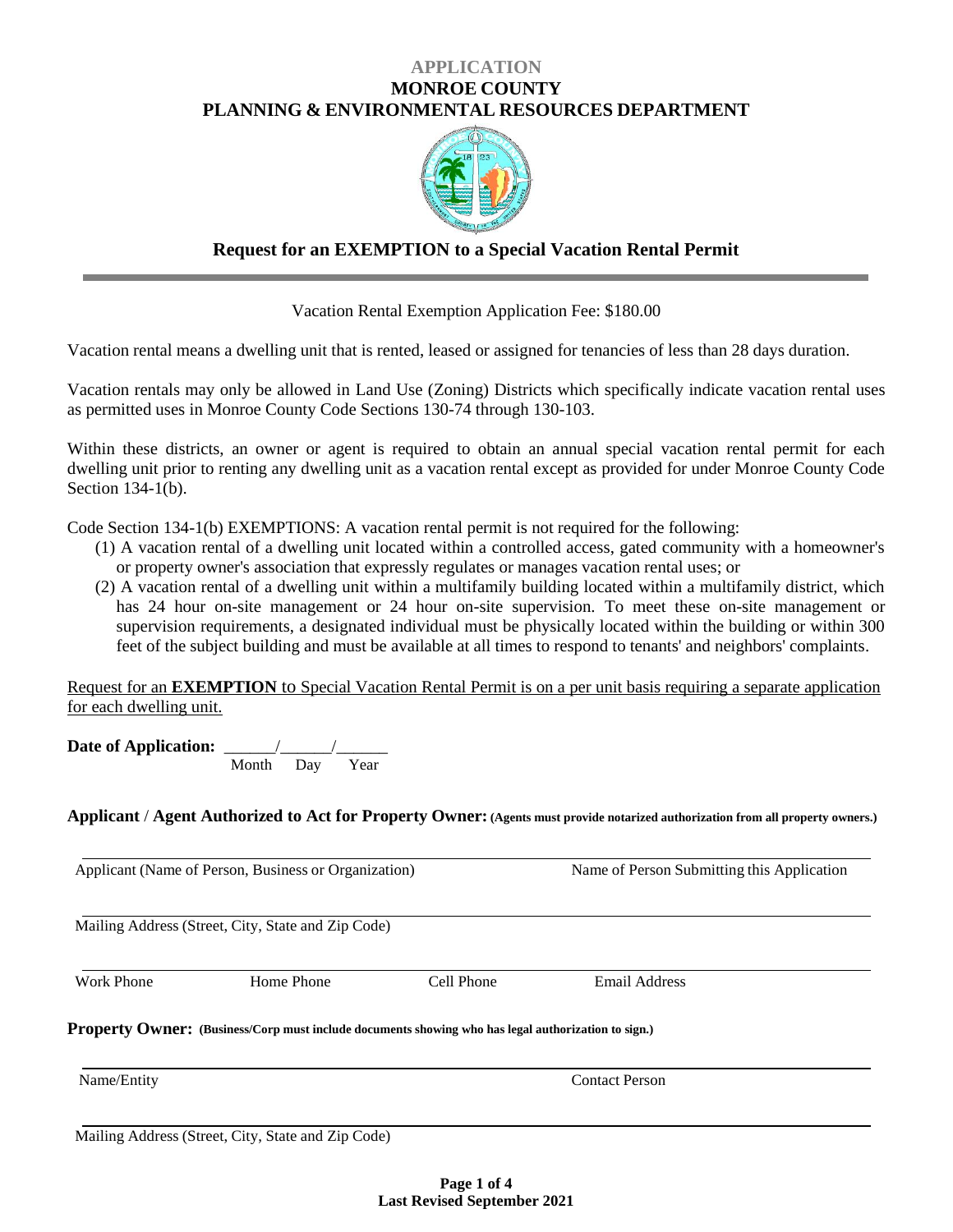# **APPLICATION**

| <b>Work Phone</b>   | Home Phone                                                                                           | Cell Phone                                                                                             | <b>Email Address</b>                                                                                                                                                                                                                     |  |  |
|---------------------|------------------------------------------------------------------------------------------------------|--------------------------------------------------------------------------------------------------------|------------------------------------------------------------------------------------------------------------------------------------------------------------------------------------------------------------------------------------------|--|--|
|                     | <b>Vacation Rental Management Entity:</b>                                                            |                                                                                                        |                                                                                                                                                                                                                                          |  |  |
| Name/Entity         |                                                                                                      |                                                                                                        | <b>Contact Person</b>                                                                                                                                                                                                                    |  |  |
|                     | Mailing Address (Street, City, State and Zip Code)                                                   |                                                                                                        |                                                                                                                                                                                                                                          |  |  |
| <b>Work Phone</b>   | Cell Phone                                                                                           |                                                                                                        | <b>Email Address</b>                                                                                                                                                                                                                     |  |  |
|                     | Legal Description of Property: (If in metes and bounds, attach legal description on separate sheet.) |                                                                                                        |                                                                                                                                                                                                                                          |  |  |
| <b>Block</b>        | Lot                                                                                                  | Subdivision                                                                                            | Key                                                                                                                                                                                                                                      |  |  |
| Parcel ID Number    |                                                                                                      |                                                                                                        | Alternate Key Number                                                                                                                                                                                                                     |  |  |
|                     | Street Address (Street, City, State & Zip Code)                                                      |                                                                                                        | Approximate Mile Marker                                                                                                                                                                                                                  |  |  |
|                     |                                                                                                      |                                                                                                        |                                                                                                                                                                                                                                          |  |  |
|                     | <b>Land Use (Zoning) District:</b>                                                                   |                                                                                                        |                                                                                                                                                                                                                                          |  |  |
|                     | <b>Future Land Use Designation:</b>                                                                  |                                                                                                        |                                                                                                                                                                                                                                          |  |  |
|                     | (Please check the box as each required item is attached to the application.)                         |                                                                                                        | All of the following items must be included in order to have a complete application submission:                                                                                                                                          |  |  |
|                     |                                                                                                      |                                                                                                        | Complete application for exemption to special vacation rental permit (unaltered and unbound);                                                                                                                                            |  |  |
|                     |                                                                                                      | <b>Correct fee</b> (check or money order payable to Monroe County Planning & Environmental Resources); |                                                                                                                                                                                                                                          |  |  |
|                     | Proof of ownership (i.e., Warranty Deed);                                                            |                                                                                                        |                                                                                                                                                                                                                                          |  |  |
|                     | <b>Current Property Record Card from the Monroe County Property Appraiser;</b>                       |                                                                                                        |                                                                                                                                                                                                                                          |  |  |
|                     | Location map; and                                                                                    |                                                                                                        |                                                                                                                                                                                                                                          |  |  |
|                     | Photograph(s) of residence from adjacent roadway(s).                                                 |                                                                                                        |                                                                                                                                                                                                                                          |  |  |
|                     |                                                                                                      |                                                                                                        | In addition to the items above, all items from either Sec.134-1(b) $(1)$ &(2) below must be included in order to<br>have a complete application submission: (Please check the box as each required item is attached to the application.) |  |  |
| $Sec.134-1(b)(1) -$ |                                                                                                      |                                                                                                        |                                                                                                                                                                                                                                          |  |  |
| <b>Or</b>           | owner's association that expressly regulates or manages vacation rental use.                         |                                                                                                        | Proof unit is located within a controlled access, gated community with a homeowner's or property                                                                                                                                         |  |  |
|                     |                                                                                                      |                                                                                                        |                                                                                                                                                                                                                                          |  |  |
| $Sec.134-1(b)(2)$ - |                                                                                                      |                                                                                                        |                                                                                                                                                                                                                                          |  |  |
| and                 |                                                                                                      |                                                                                                        | Proof that unit is located within a multifamily building located within a multifamily Land Use District;                                                                                                                                 |  |  |
|                     |                                                                                                      |                                                                                                        | <b>Proof of 24 hour on-site management or 24 hour on-site supervision</b> (to meet these site management or                                                                                                                              |  |  |

supervision requirements, a designated individual must be physically located within the building or within 300 feet of the subject building and must be available at all times to respond to tenants' and neighbors' complaints).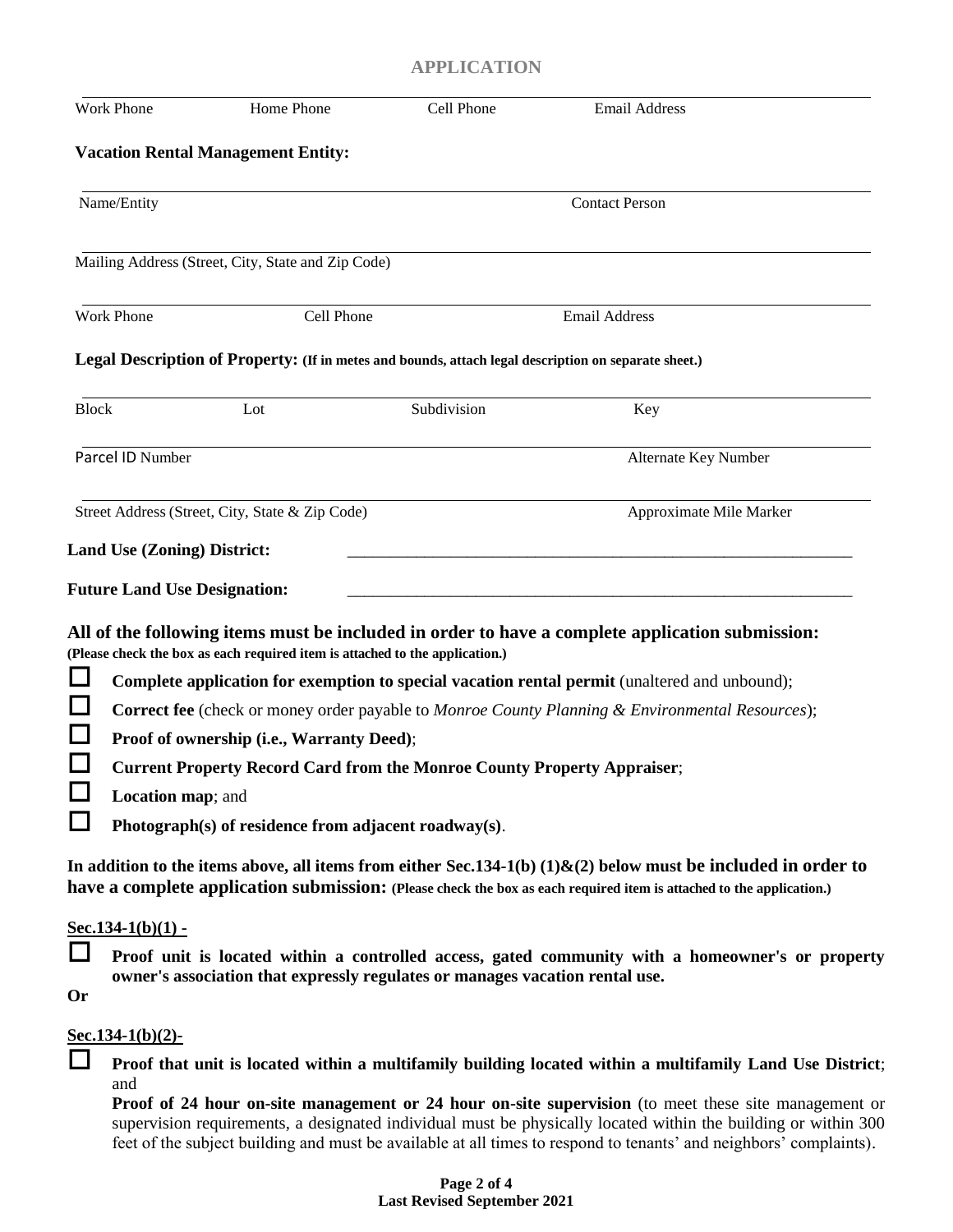## **APPLICATION**

**If applicable, the following item must be included in order to have a complete application submission: (Please check the box as each required item is attached to the application.)**



 **Documentation recorded with the Monroe County Clerk's office from the property owner's or homeowner's association (rules & regulations), etc. identifying the rental of units is permitted and/or managed.**

**Note, approval of an exemption to a vacation rental permit, does not negate any State or County requirement for the property owner to apply for and maintain any registrations, licenses, or business tax for the unit.**

Is there a pending code enforcement proceeding involving all or a portion of the parcel proposed for development?

 $\Box$  Yes  $\Box$  No Code Case file  $\#$  Describe the enforcement proceedings and if this

application is being submitted to correct the violation: \_\_\_\_\_\_\_\_\_\_\_\_\_\_\_\_\_\_\_\_\_\_\_\_\_\_\_\_\_\_\_\_\_\_\_\_\_\_\_\_\_\_\_\_\_\_\_

**If deemed necessary to complete a full review of the application, the Planning & Environmental Resources Department reserves the right to request additional information.**

\_\_\_\_\_\_\_\_\_\_\_\_\_\_\_\_\_\_\_\_\_\_\_\_\_\_\_\_\_\_\_\_\_\_\_\_\_\_\_\_\_\_\_\_\_\_\_\_\_\_\_\_\_\_\_\_\_\_\_\_\_\_\_\_\_\_\_\_\_\_\_\_\_\_\_\_\_\_\_\_\_\_\_\_\_\_\_\_\_\_\_.

\* \* \* \* \* \* \* \* \* \*

See Page 4 for Signature and Notary Acknowledgement